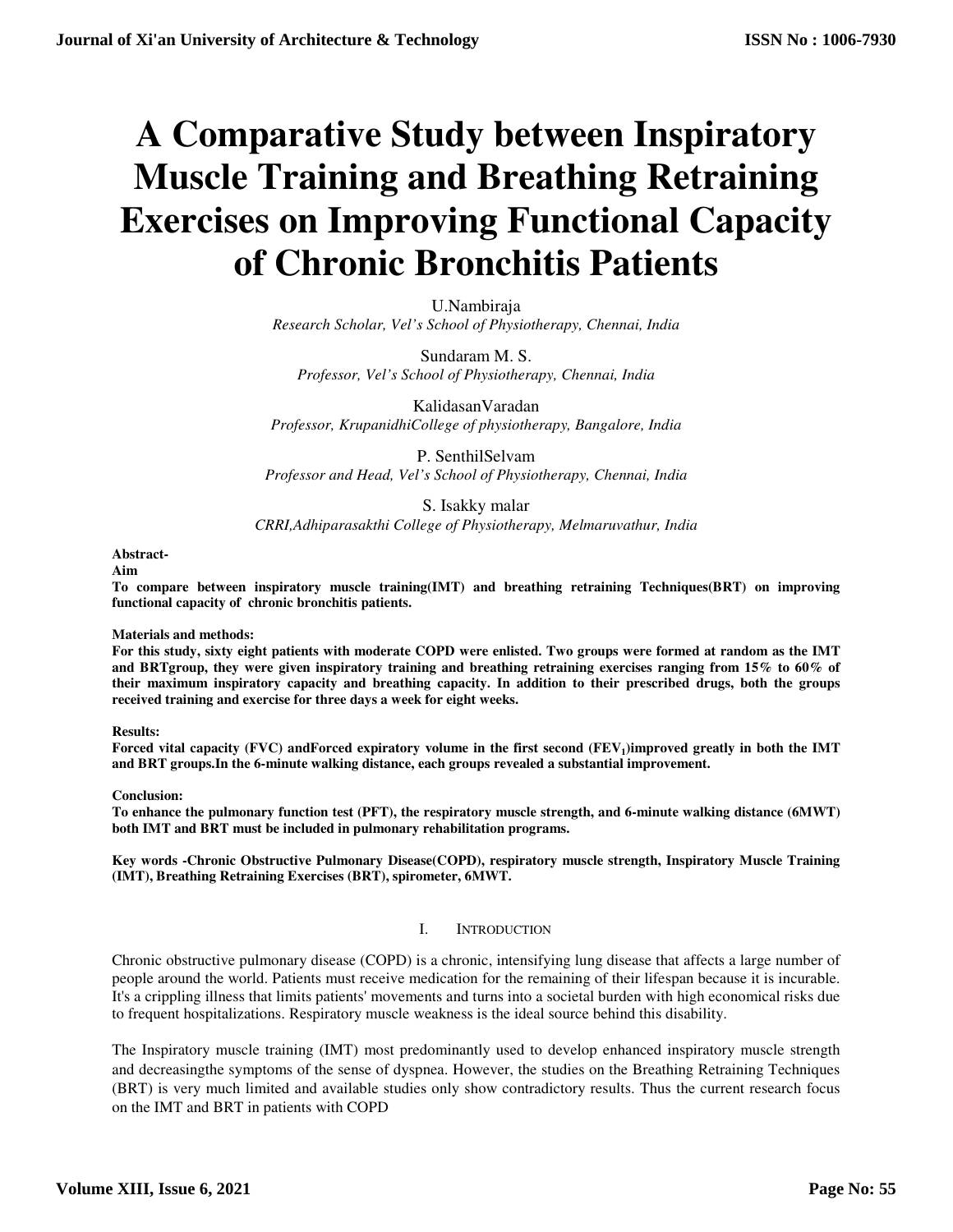Although with the advancements in medical treatment of COPD patients, these patients continue to be symptomatic, with severe dyspnea and minimal everyday activities(1).COPD is a disease that causes progressive airflow limitation and is partly reversible. Cigarette smoking is the cause for a crucial likelihood towards COPD, which affects the lungs as well as having a systemic effect (2, 3). By 2030, COPD is predicted to be the sixth most common cause of disability-adjusted life years and the fifth most common cause of death(4)

One of the most well-known indications in COPD is exercise indolence and this could be exceptional for also patients in higher degree of airflow limitation (5). Because hypoxemia noted as a tolerant training impact with a primary consideration of aerobic metabolism, the diaphragm does not convey thedropdown in oxidative capacity in COPD patients. Thus, it is critical to include diaphragm strength training and inspiratory muscle training in pulmonary rehabilitationsimilar patients rather than endurance training (6)–(8). Expiratory muscles, on the other hand, demonstrate a decrease in force and endurance (9). COPD patients with generalised myopathy may experience weakness in their respiratory muscles, which is often followed by inadequate coughing (10). Patients with COPD, particularly those who are hypercapnic (with CO2 retention), exploring abnormal length–tension relationship of the respiratory muscles, which set aside the chemical parameters for dyspnea. Because of that, when dyspnea occurs during exercise, more expiratory muscles start up(11)

Because of its comfortability, popularity, and reflectability, the 6MWT is a common submaximal test for assessing functional capacity in COPD patients (12, 13). The pressure created by the inspiratory and expiratory muscles can be concomitantly quantified at the mouth level as an indicator of respiratory muscle strength (2)

Hence it is proclaimed that, training the respiratory muscles can result in fibre type changes toward type IIa as well as increased strength, no extra benefits in terms of exercise capacity have been established (14) With a wellaccepted data base, IMT is now a days recommended asefficientmodule of pulmonary rehabilitation. Resistive or pressure threshold equipment could be used to strengthen the inspiratory or expiratory muscles. Comparative clinical studies and effectiveness of this method have demonstrated favorable results, pressure threshold systems are more reliable (15).

Patients with inspiratory muscle weakness, lower PaO2, or higher PaCO2 may benefit considerably from IMT in terms of functional capability and inspiratory muscle strength, according to the findings (16). On the other hand, there are mixed results when it comes to the impact of various breathing exercises on oxygen saturation levels(17).Only limited data on the outcomes from BRT on respiratory muscle strength and exercise tolerance are available (18,19).Hence the current research could be promulgated as a trial of Evidence-based practice(EBP) in this controversial area of COPD patient management.

# II. MATERIALS AND METHODS

This study has beenendorsed by the Ethical Committee of Vels Institute of Science and Technology and Advanced Studies and follows the recommendations proposed by the Statements framed by this commitee

In this study, the comparison of the effects of IMT and BRT on 68 patients has been focused. Both of the patients had baseline inspiratory muscle weakness (as measured by a decrease in maximal inspiratory pressure [MIP]) and expiratory muscle weakness (as measured by a decrease in maximal expiratory pressure [MEP]), and after the training program, proclaimed advancement in their respiratory muscle strength and 6-min walk test (6MWT).

When the absolute and relative changes between the two groups were evaluated, it was determined that both IMT and BRT are efficacious in increasing respiratory muscle efficiency and functional ability as determined by the 6MWT. The IMT group has made more progress.

# *2.1 Patients-*

The current study included 68 individuals with a mild degree of COPD, as defined by the American Thoracic Society's guidelines. They were selected from the Shri Isaarivelan Mission Hospital's outpatient clinic in Chennai. Spirometry testing with forced expiratory volume in the first second (FEV1) of the projected expiratory airflow constarintswas considered to find out the degree of expiratory airflow limitation.

The participants were between the ages of 40 and 60. These patients neithersuffered any respiratory illness in the previous two months, nor were they participating in a pulmonary rehabilitation programme.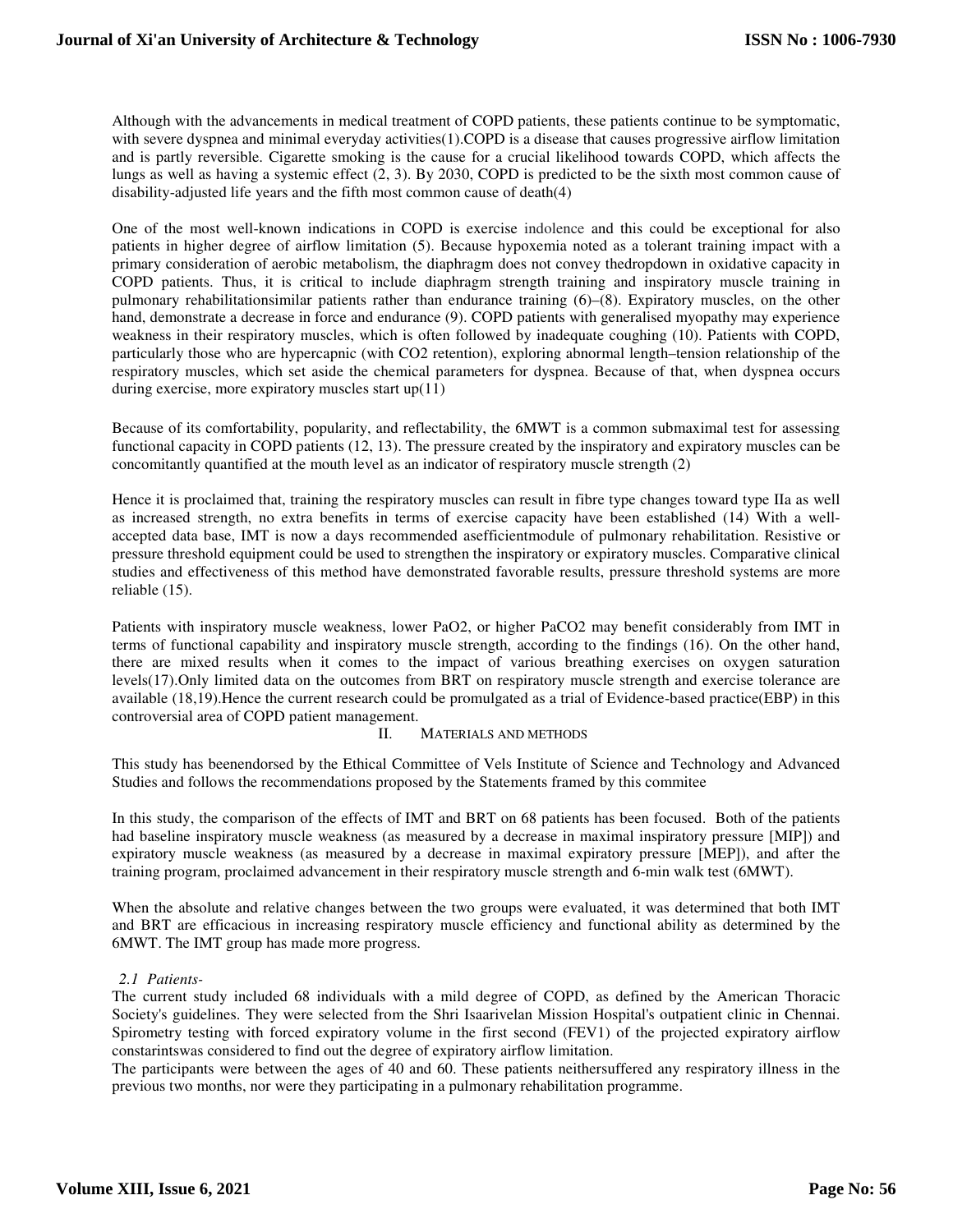The following were used as exclusion criteria: severe airflow obstruction (FEV<sub>1</sub> 50% of predicted value), chest infection within the previous two months, chronic respiratory failure requiring supplemental  $O_2$ , use of drugs such as corticosteroids or anabolic steroids within the previous three months that could affect neurological or musculoskeletal disorders, CO<sub>2</sub> retention, decreased exercise capacity, cardiac disease, mental disorders and pulmonary hypertension that could affect cooperation.

#### *2.2 Instrumentation*

The assessment instrument utilized for this study is Spirometry.

To meet the inclusion criteria, the extent of expiratory airflow obstruction was determined with the help of a micro respiratory pressure meter, that is, to estimate forced vital capacity (FVC), FEV<sub>1</sub> and FEV<sub>1</sub>/FVC to measure MIP and MEP for evaluation before and after the pulmonary rehabilitation program, and to adjust the intenseness of the resisted breathing exercises for the study groups. MIP and MEP can be used to estimate respiratory muscle strength indirectly.

#### III. PROCEDURES

#### *3.1 Assessment procedure*

The greatest value was noted to identify the degree of airflow obstruction before and after the study. FVC, FEV<sub>1</sub>, and  $FEV<sub>1</sub>/FVC$  were measured three times and the biggest value was noted to identify the degree of airflow obstruction before and after the study. The two biggest values of FVC or  $FEV<sub>1</sub>$  should not differ by more than 5% to assure test repeatability. The tests were carried out in a sitting position.

#### *3.2 6-Minute walk test*

This walking test was conducted for a distance of 30-meter with an instruction to walk with their maximum possible capacity of speed. Patients were instructed to stop if they were unable to continue and then restart walking. During the test, pulse oximetry was used to discontinue the walking test if the SpO2 fell below 4 percent of the resting value or below 90%.The test was performed two times at an interval of 15-minute break in between each trial, with the mean value observed to account for the training effect.

# *3.3 Data analysis*

The t-test was used to compare subject characteristics in both groups. The effect of training on FEV1, FVC, FEV<sub>1</sub>/FVC, and 6MWT was examined using a Pre-test and Post-test study. The interlinkage effects of treatment and time were analyzed.

# IV. RESULTS

# *4.1 Flow chart – Experimental methods*

The personals from both the genders male and female contributed topatients selected for this study.The disease severity was moderate. Two groups of 68 COPD patients with moderate severity of disease were selected for IMT and BRT for a period of eight weeks. Pretest and posttest values were compared for both the groups. The flowchart for this study is shown in Figure 1.

# *4.2 Pretest comparison between IMT and BRT groups*

The pretest values of FEV1/FVC ratio of IMT and BRT groups were found to be 0.624 and 0.621 respectively with the p-value of  $0.05(p \le 0.05)$ .

# *4.3 Posttest comparison between IMT and BRT groups*

The posttest values of FEV1/FVC ratio of IMT and BRT groups were found to be 0.632 and 0.630 respectively with the p-value of 0.05( $p \le 0.05$ ). The post test values of the six minute walk test(6MWT) were observed as 65 and 48 for IMT and BRT groups respectively.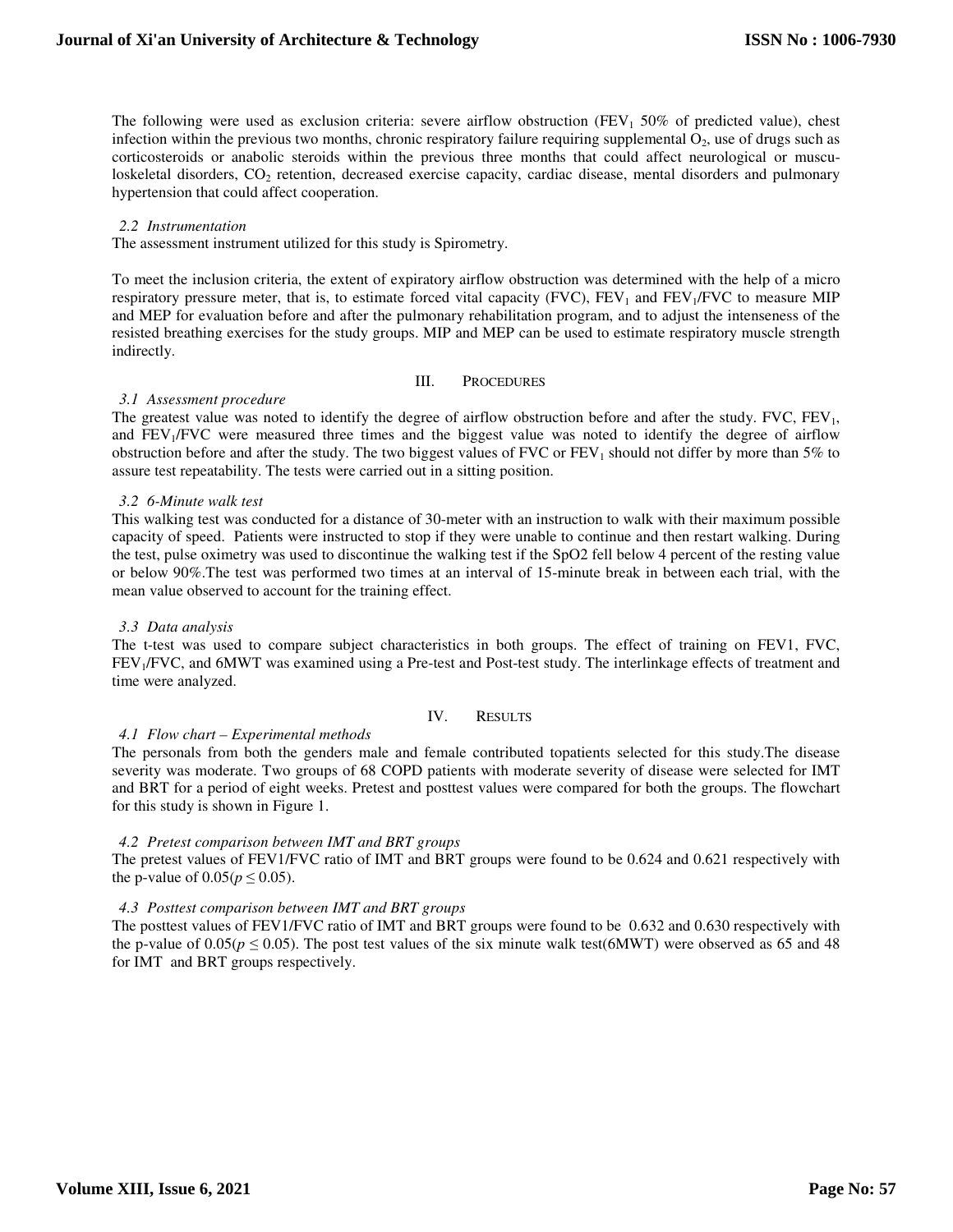

Figure 1. Flow chart for the study procedure

The pre test and post test values of  $FEV_1/FVC$  of both the study groups are shown in Figure 2 and the values the of 6- minute walk test is depicted in Figure 3.



Figure 2. The Pre-test and Post-test values of FEV<sub>1</sub>/FVC of both the study groups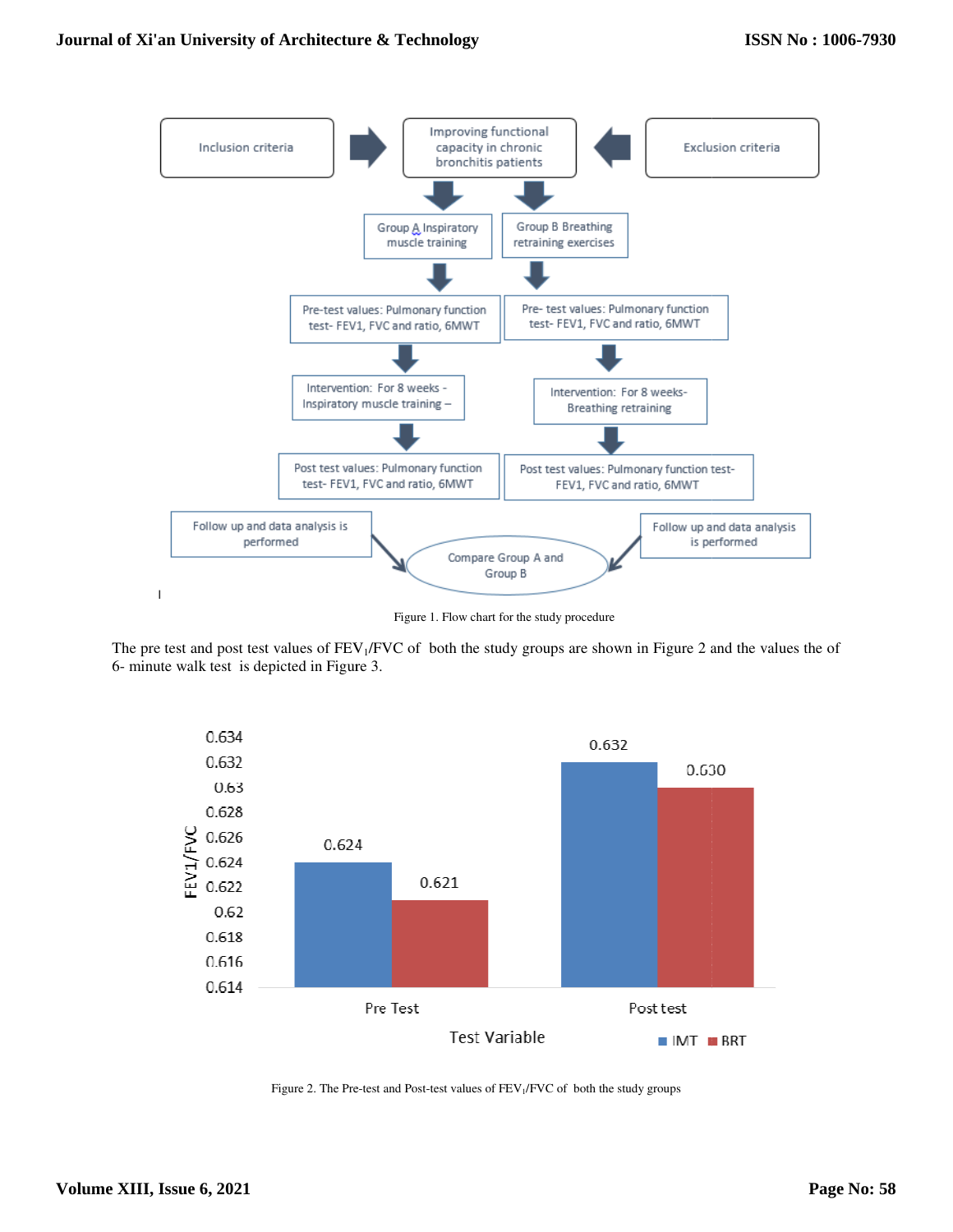

Figure 3. Values of 6- minute walk test

# V. DISCUSSION

Bernie M Bissett et al., (20) has reported rapid strength gain while giving IMT for 2 weeks on mechanically ventilated patients, the present study goes in good agreement while giving IMT for COPD patients.

F. S. F.RAM et al.,(21) has not shown any considerable improvement on asthma patients with BRT, on the contrary in the present study a moderate recovery was observed in COPD patients after BRT for 8weeks.

Gordon H. Guyatt et al., (22) reveals positive results by conducting 6 minute walk test on 18 patients with chronic heart failure and 25 patients with chronic lung disease for 12 weeks. The same holds good for 68 COPD patients for a walk distance of 30 meter with two trials with 15 minute break between each trial.

# VI. CONCLUSION

So as to achieve the improvements in pulmonary function tests, respiratory muscle strength, and 6-minute walking So as to achieve the improvements in pulmonary function tests, respiratory muscle strength, and 6-minute walking<br>distance, both IMT and BRT have to be used in pulmonary rehabilitation programs for COPD patients with mild airway blockage. The safest, easiest, and most successful strategy for a given patient is always the optimal option for reaching a specific clinical goal. Selecting an IMT and BRT strategy necessitates a thorough understanding of both the treatments available and the individual condition and needs of the patient being treated.

# VII. REFERENCES

- [1]. Sasaki M, Kurosawa H, Kohzuki M. Effects of inspiratory and expiratory muscle training in normal subjects. J Jpn Phys Ther Assoc. 2005;8(1):29–37.
- [2]. Vimal G, Kolek V, Jaskova J. Respiratory muscle assessment in acute exacerbation of chronic obstructive pulmonary disease and its Vimal G, Kolek V, Jaskova J. Respiratory muscle assessment in acute exacerbation of chronic obstructive pulmonary disease and<br>role as a potential biomarker. Biomed Pap Med Fac Univ Palacky Olomouc Czech Repub. 2012;156(4):
- [3]. Petrovic M, Reiter M, Zipko H, Pohl W, Wanke T. Effect of inspiratory muscle training on dynamic hyperinflation in patients with COPD. Int J Chron Obstruct Pulmon Dis. 2012;7:797-805.